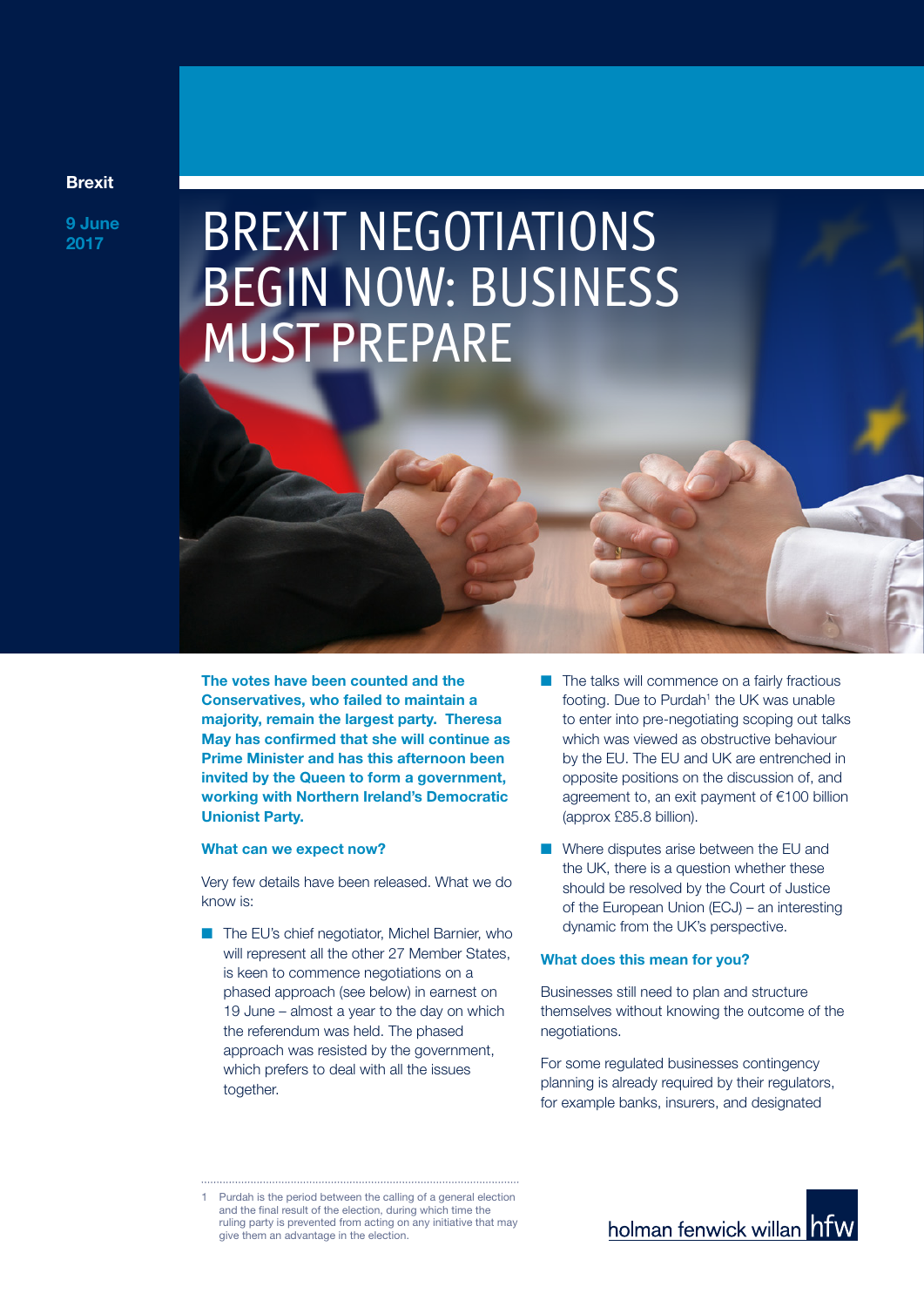

investment firms engaging in UK/EU cross border activities are required to submit contingency plans to the Bank of England by next month.

In light of this, we maintain our advice that businesses should, and as in the above cases must, continue with their contingency plans, to include a review of:

- **n** Opportunities and risks.
- **n** Regulatory requirements.
- **n** Passporting requirements.
- **n** Employment issues.
- **n** Contracts, including dispute resolution clauses; and commercial relationships.

We offer a Brexit contracts review and training session, please see further details on Our Clear Thinking Around Brexit brochure. You can find further information on Brexit and the impact upon your business at our dedicated web page: http:// www.hfw.com/Brexit, alternatively please contact our Brexit Steering Group on brexit@hfw.com.

# The EU's Proposed Agenda and the Timescales:

| <b>Phase 1</b><br>from June -<br>December 2017  | Negotiations to include:                                                                                                                                                                                                                                                                                     |
|-------------------------------------------------|--------------------------------------------------------------------------------------------------------------------------------------------------------------------------------------------------------------------------------------------------------------------------------------------------------------|
|                                                 | Citizens' rights (those of the 3.5 million EU<br>nationals in the UK and the 1.2 million UK citizens<br>living on the continent).                                                                                                                                                                            |
|                                                 | The exit bill to cover the UK's outstanding EU<br>commitments.                                                                                                                                                                                                                                               |
|                                                 | An Irish border.                                                                                                                                                                                                                                                                                             |
|                                                 | Gibraltar.                                                                                                                                                                                                                                                                                                   |
| Phase 2<br>December 2017 -<br><b>March 2018</b> | Negotiations to include:                                                                                                                                                                                                                                                                                     |
|                                                 | Talks on future trade deals.                                                                                                                                                                                                                                                                                 |
|                                                 | Transition arrangements until these are agreed<br>some time in the future, almost certainly post<br>March 2019.                                                                                                                                                                                              |
| 24 September 2017                               | The German election: this is likely to impact on the<br>scope and structure of the talks, especially if Angela<br>Merkel does not retain power.                                                                                                                                                              |
| <b>29 March 2019</b>                            | Unless an extension of time is agreed by all EU<br>Member States or there is a change in the UK's<br>policy on Brexit, the UK will leave the EU, whether<br>or not a deal has been reached.<br>If no deal for trade is in place, it may mean that the<br>UK's trade relationships will follow the WTO model. |
| Post March 2019                                 | There will likely be an implementation period before<br>the new arrangements take effect.                                                                                                                                                                                                                    |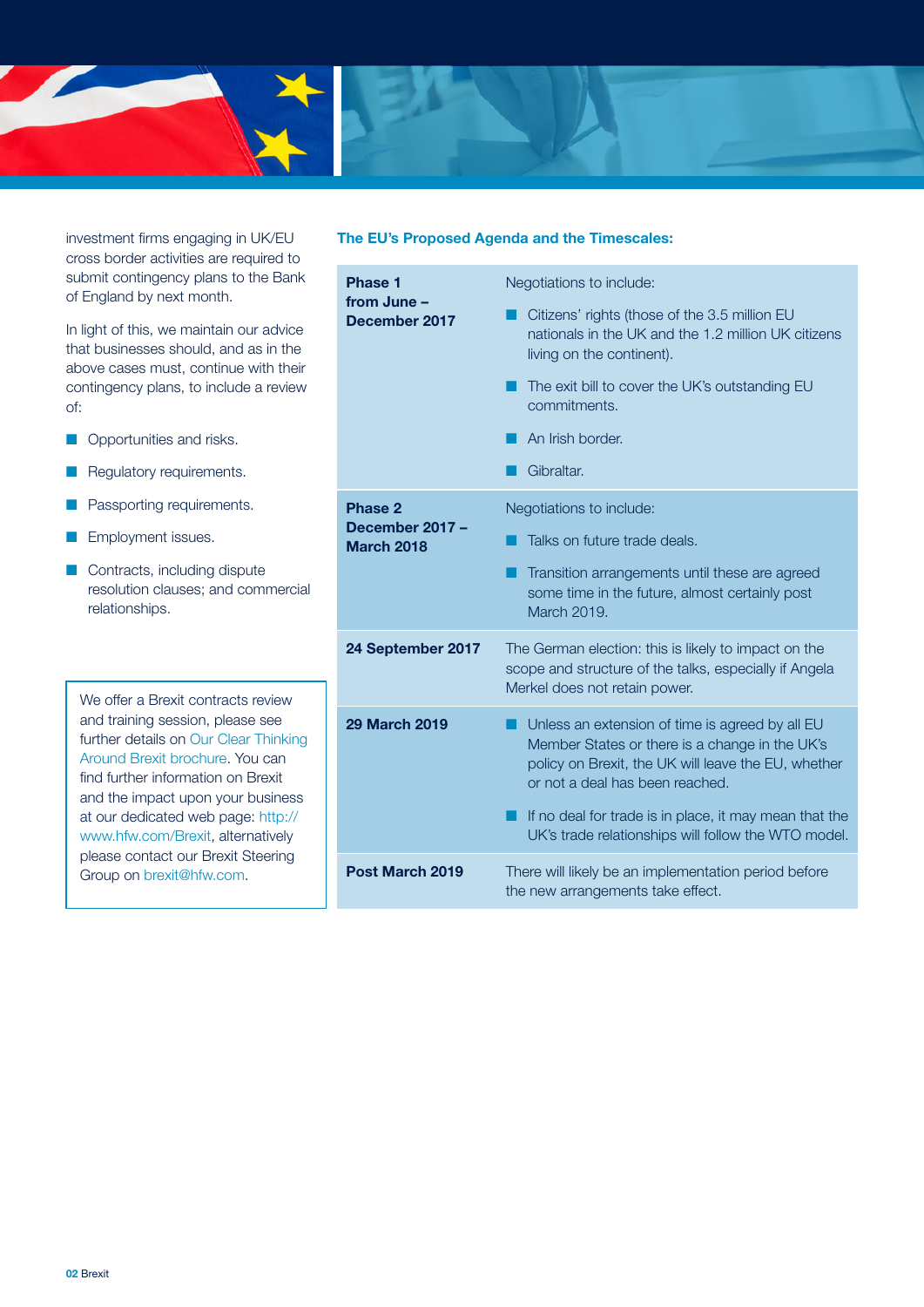

For more information, please contact the authors of this briefing:

Brian Perrott Partner, London T: +44 (0)20 7264 8184 E: brian.perrott@hfw.com Anthony Woolich Partner, London T: +44 (0)20 7264 8033 E: anthony.woolich@hfw.com

Nicola Gare Professional Support Lawyer T: +44 (0)20 7264 8158 E: nicola.gare@hfw.com

As the new legal landscape begins to take shape we can help you to steer your business through the challenges and new opportunities that these changes will inevitably bring.

If you would like to discuss the consequences of Brexit on your business or organisation in more detail, please contact those listed below, or your usual contact within HFW.

#### Aerospace

Sue Barham Consultant, London T: +44 (0)20 7264 8309 E: sue.barham@hfw.com

#### **Commodities**

Brian Perrott Partner, London T: +44 (0)20 7264 8184 E: brian.perrott@hfw.com

# Competition, Trade, Regulation, Energy, Resources

Anthony Woolich Partner, London T: +44 (0)20 7264 8033 E: anthony.woolich@hfw.com

# **Corporate**

Giles Beale Partner, London T: +44 (0)20 7264 8585 E: giles.beale@hfw.com

#### Dispute Resolution

Damian Honey Partner, London T: +44 (0)20 7264 8354 E: damian.honey@hfw.com

#### Employment

Simon Clark Partner, London T: +44 (0)20 7264 8054 E: simon.clark@hfw.com

# Finance

John Forrester Partner, London T: +44 (0)20 7264 8134 E: john.forrester@hfw.com

Stephen Marais Partner, London T: +44 (0)20 7264 8407 E: stephen.marais@hfw.com

# Financial Services

Robert Finney Partner, London T: +44 (0)20 7264 8343 E: robert.finney@hfw.com

# **Insolvency**

Rick Brown Partner, London T: +44 (0)20 7264 8461 E: rick.brown@hfw.com

### Insurance & Reinsurance

Richard Spiller Partner, London T: +44 (0)20 7264 8770 E: richard.spiller@hfw.com

#### Shipping

Toby Stephens Partner, London T: +44 (0)20 7264 8366 E: toby.stephens@hfw.com